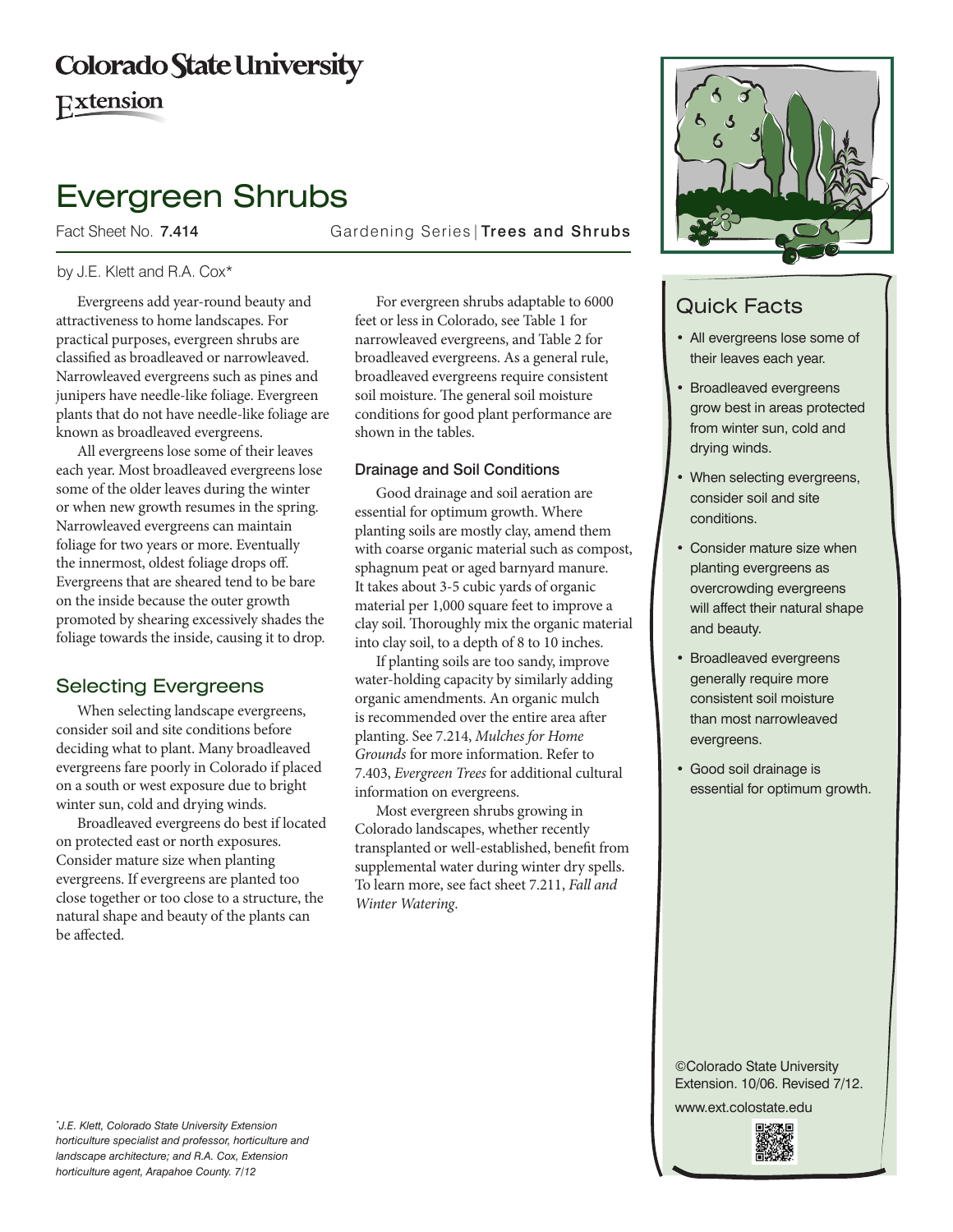#### **Table 1. Narrowleaved evergreen shrubs.**

| <b>Plant Name</b>                                                                                                         | <b>Size</b><br>$(H' \times W')$                                        | Growth<br>Rate                  | Soil<br><b>Moisture</b> | <b>Exposure</b>               | <b>Comments and Cultural Hints</b>                                                                                                                                                                                                                                   |  |  |
|---------------------------------------------------------------------------------------------------------------------------|------------------------------------------------------------------------|---------------------------------|-------------------------|-------------------------------|----------------------------------------------------------------------------------------------------------------------------------------------------------------------------------------------------------------------------------------------------------------------|--|--|
| <b>Arborvitae</b>                                                                                                         |                                                                        |                                 |                         |                               |                                                                                                                                                                                                                                                                      |  |  |
| Thuja occidentalis<br>Eastern Arborvitae<br>'Hetz Midget'<br>'Holmstrup'<br>'Little Giant'                                | $3 \times 3$<br>$5 \times 3$<br>$4 \times 4$                           | S<br>S<br>S                     | M<br>M-H<br>M           | S to PS<br>S to PS<br>S to PS | Dense, globe-shaped.<br>Compact pyramid; holds foliage color in winter.<br>Globe-shaped.                                                                                                                                                                             |  |  |
| Juniper                                                                                                                   |                                                                        |                                 |                         |                               |                                                                                                                                                                                                                                                                      |  |  |
| Juniperus communis<br>Blueberry Delight <sup>®</sup><br>'Effusa'                                                          | $1 \times 5$<br>$1 \times 6$                                           | M<br>M                          | L<br>L                  | S<br>PS-Sh                    | Dense spreading juniper with silvery green needles.<br>Low mounding juniper with silvery green needles.                                                                                                                                                              |  |  |
| Juniperus sabina<br>Savin Juniper<br>'Arcadia'<br>'Broadmoor'<br>'Buffalo'<br>'Tamariscifolia'                            | $2 \times 6$<br>$2 \times 6$<br>$2 \times 6$<br>$4 \times 8$           | M<br>M<br>M<br>M                | L<br>L<br>L<br>L        | S<br>$\mathbf S$<br>S<br>S    | Spreading & mounded with lacy bright green foliage.<br>Dense, mounding, dark green form.<br>Bright green foliage on a flat top form.<br>Spreading and mounded with tiered branching - Also known as<br>Tammy.                                                        |  |  |
| Juniperus scopulorum<br>Rocky Mountain Juniper<br>'Table Top Blue'                                                        | $6 \times 8$                                                           | M                               | L                       | S                             | Silvery-blue foliage; broad, flat-topped habit.                                                                                                                                                                                                                      |  |  |
| Juniperus squamata<br>Singleseed Juniper<br>'Blue Star'                                                                   | $3 \times 4$                                                           | S                               | L                       | S-PS                          | Silvery-blue needles arranged in a star-like pattern; compact<br>mounded habit.                                                                                                                                                                                      |  |  |
| Juniperus x media<br>Spreading Juniper<br>'Armstrong'<br>'Holbert'<br>'Old Gold'<br>'Pfitzeriana Compacta'<br>'Sea Green' | 4 x 8<br>$3 \times 8$<br>$3 \times 6$<br>$4 \times 9$<br>$6 \times 8$  | M<br>M<br>M<br>M<br>M           | L<br>L<br>L<br>L<br>L   | S<br>S<br>S<br>S<br>S         | Gray-green lacy foliage on arched branches.<br>Silver-blue foliage with wide spreading growth habit.<br>Golden-yellow arching branch tips.<br>Gray-green foliage; dense, spreading habit.<br>Mint green foliage, vase-shaped habit, also known as Mint<br>$Julep^m.$ |  |  |
|                                                                                                                           |                                                                        |                                 |                         | <b>Pine</b>                   |                                                                                                                                                                                                                                                                      |  |  |
| Pinus densiflora<br>Japanese Red Pine<br>'Umbraculifera'<br>Tanyosho Pine                                                 | $10 \times 10$                                                         | S                               | M                       | S                             | Umbrella form with orange bark and medium green needles.                                                                                                                                                                                                             |  |  |
| Pinus mugo<br>Mugo Pine<br>'Big Tuna'<br>'Mops'<br>'Slowmound'<br>'Pumilio'<br>'White Bud'                                | $10 \times 7$<br>$3 \times 3$<br>$4 \times 6$<br>6 x 8<br>$3 \times 4$ | S<br>S<br>$\mathbf S$<br>S<br>S | L<br>L<br>L<br>L<br>L   | S<br>S<br>S<br>S<br>S         | Dense, upright habit; dark green needles.<br>Dense, compact globe; dark green needles.<br>Dense, compact mushroom-shaped; dark green needles.<br>Variable habit; multi-stemmed.<br>White buds contrast with dark green needles.                                      |  |  |
| Pinus nigra<br>Austrian Pine<br>'Hornibrookiana'                                                                          | $3 \times 6$                                                           | S                               | L                       | S                             | Broad shrubby form with dark green needles.                                                                                                                                                                                                                          |  |  |
| Pinus strobus<br><b>Eastern White Pine</b><br>'Blue Shag'                                                                 | $4 \times 4$                                                           | S-M                             | M                       | S-PS                          | Globe-shape form with blue-green foliage. May turn yellowish in<br>alkaline soils.                                                                                                                                                                                   |  |  |
| Pinus sylvestris<br>Scotch Pine<br>'Albyn Prostrata'<br>'Glauca Nana'<br>'Hillside Creeper'<br>'Pumila'                   | $3 \times 8$<br>8 x 6<br>$3 \times 8$<br>$10 \times 6$                 | S-M<br>S<br>Μ<br>S-M            | L<br>L-M<br>L-M<br>L-M  | S<br>S-PS<br>S-PS<br>S-PS     | Spreading form with shiny green needles.<br>Dense, rounded habit; blue-green needles.<br>Spreading form with medium green needles that become lighter in<br>winter months.<br>Broad, upright habit; bluish-green needles.                                            |  |  |
|                                                                                                                           |                                                                        |                                 |                         |                               |                                                                                                                                                                                                                                                                      |  |  |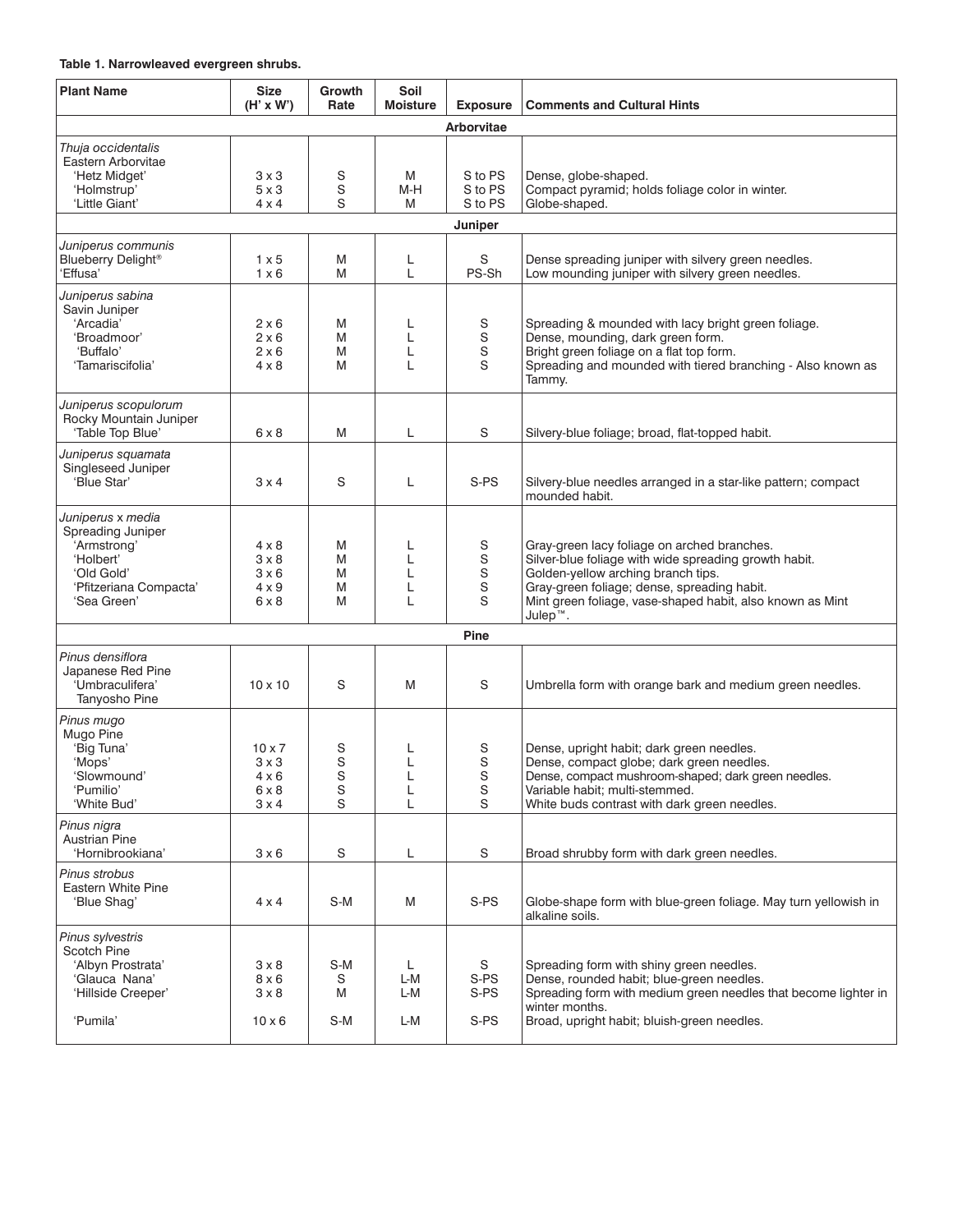#### **Table 1 (cont.). Narrowleaved evergreen shrubs.**

| <b>Plant Name</b>                                                                               | <b>Size</b><br>$(H' \times W')$                              | <b>Growth</b><br>Rate | Soil<br><b>Moisture</b> | <b>Exposure</b>              | <b>Comments and Cultural Hints</b>                                                                                                                                    |
|-------------------------------------------------------------------------------------------------|--------------------------------------------------------------|-----------------------|-------------------------|------------------------------|-----------------------------------------------------------------------------------------------------------------------------------------------------------------------|
|                                                                                                 |                                                              |                       |                         | <b>Spruce</b>                |                                                                                                                                                                       |
| Picea abies<br>Norway Spruce<br>'Elegans'<br>'Nidiformis'<br>'Pendula'<br>'Pumila'              | $4 \times 6$<br>3x5<br>$6 \times 8$<br>$4 \times 5$          | S<br>S<br>S<br>S      | M<br>M<br>M<br>M        | S-PS<br>S-PS<br>S-PS<br>S-PS | Nest-shaped with short needles.<br>Nest-shaped with short green needles.<br>Weeping habit, short dark green needles.<br>Compact, nest-shaped mound with dark needles. |
| Picea glauca<br><b>White Spruce</b><br>'Conica'<br>Dwarf Alberta Spruce                         | $8 \times 4$                                                 | S                     | M                       | S-PS                         | Dense, conical shape with short green needles; best with winter<br>protection.                                                                                        |
| Picea pungens<br>Colorado Spruce<br>'Globe'<br>'Mesa Verde'<br>'St. Mary's Broom'<br>'Walbrunn' | $3 \times 4$<br>$2 \times 5$<br>$3 \times 4$<br>$3 \times 4$ | S<br>S<br>S<br>S      | M<br>M<br>M<br>M        | S-PS<br>S-PS<br>S-PS<br>S    | Globe-shaped with green needles.<br>Nest-shaped with green needles.<br>Globe-shaped with blue-green needles.<br>Nest-shaped with blue green needles.                  |
|                                                                                                 |                                                              |                       |                         | Yew                          |                                                                                                                                                                       |
| Taxus cuspidata<br>Japanese Yew<br>'Monloo'<br>Emerald Spreader <sup>™</sup>                    | $3 \times 8$                                                 | S                     | M                       | PS-Sh                        | Compact, spreading form, dark green needles and red fruit.                                                                                                            |
| Taxus x media<br>Anglojap Yew<br>'Densiformis'<br>'Hicksii'<br>'Tauntonii'                      | $3 \times 7$<br>$8 \times 3$<br>$3 \times 5$                 | S<br>M<br>S           | M<br>M<br>M             | PS-Sh<br>PS-Sh<br>PS-Sh      | Dense, rounded form with dark green needles and red fruit.<br>Columnar form with dark green needles and red fruit.<br>Dense, wider than tall with dark green needles. |
| Key:                                                                                            |                                                              |                       |                         |                              |                                                                                                                                                                       |

Growth Rate: S=slow; M=moderate; F=fast

Soil Moisture: H=high; M=medium; L=low

Exposure: S=sun; PS=partial sun; Sh=Shade

Plant Select® plants may be viewed online at www.plantselect.org

#### **Table 2. Broadleaved evergreen shrubs.**

| <b>Plant Name</b>                                               | <b>Size</b><br>$(H' \times W')$ | <b>Growth</b><br>Rate | Soil<br><b>Moisture</b> | <b>Exposure</b> | <b>Comments and Cultural Hints</b>                                                                                                               |  |  |  |
|-----------------------------------------------------------------|---------------------------------|-----------------------|-------------------------|-----------------|--------------------------------------------------------------------------------------------------------------------------------------------------|--|--|--|
| <b>Boxwood</b>                                                  |                                 |                       |                         |                 |                                                                                                                                                  |  |  |  |
| <b>Buxus microphylla</b><br>Littleleaf Boxwood<br>'Wintergreen' | $3 \times 3$                    | $S-M$                 | M                       | PS-Sh           | Globe shaped, lustrous dark green leaves; needs protected spot.                                                                                  |  |  |  |
| Buxus microphylla koreana<br>Korean Boxwood<br>'Julia Jane'     | 3x4<br>$4 \times 4$             | $S-M$<br>$S-M$        | M<br>M                  | PS-Sh<br>PS-Sh  | Broad, round dark green leaves turn yellowish brown in winter.<br>Upright rounded habit; new leaves lighter green, older leaves<br>darker green. |  |  |  |
| <b>Buxus sempervirens</b><br>Common Boxwood<br>'Vardar Valley'  | 3x4                             | $S-M$                 | M                       | PS-S            | Flat topped with dark blue-green leaves.                                                                                                         |  |  |  |
| Buxus x hybrida<br>'Green Velvet'                               | $4 \times 4$                    | M                     | M                       | PS-S            | Rounded, dense habit with dark green foliage.                                                                                                    |  |  |  |
| <b>Broom</b>                                                    |                                 |                       |                         |                 |                                                                                                                                                  |  |  |  |
| Cytisus purgans<br>Spanish Gold™ Broom                          | $4 \times 6$                    | M                     | $M-L$                   | S-PS            | Dense mounded habit; bright yellow flowers in spring; good<br>hardiness: Plant Select <sup>®</sup> 2000.                                         |  |  |  |
| Cytisus scoparius<br>'Moonlight'<br>Moonlight Scotch Broom      | 5x5                             | M                     | L                       | S               | Upright becoming open; light yellow flowers; narrow green<br>leaves; stems and twigs remain green.                                               |  |  |  |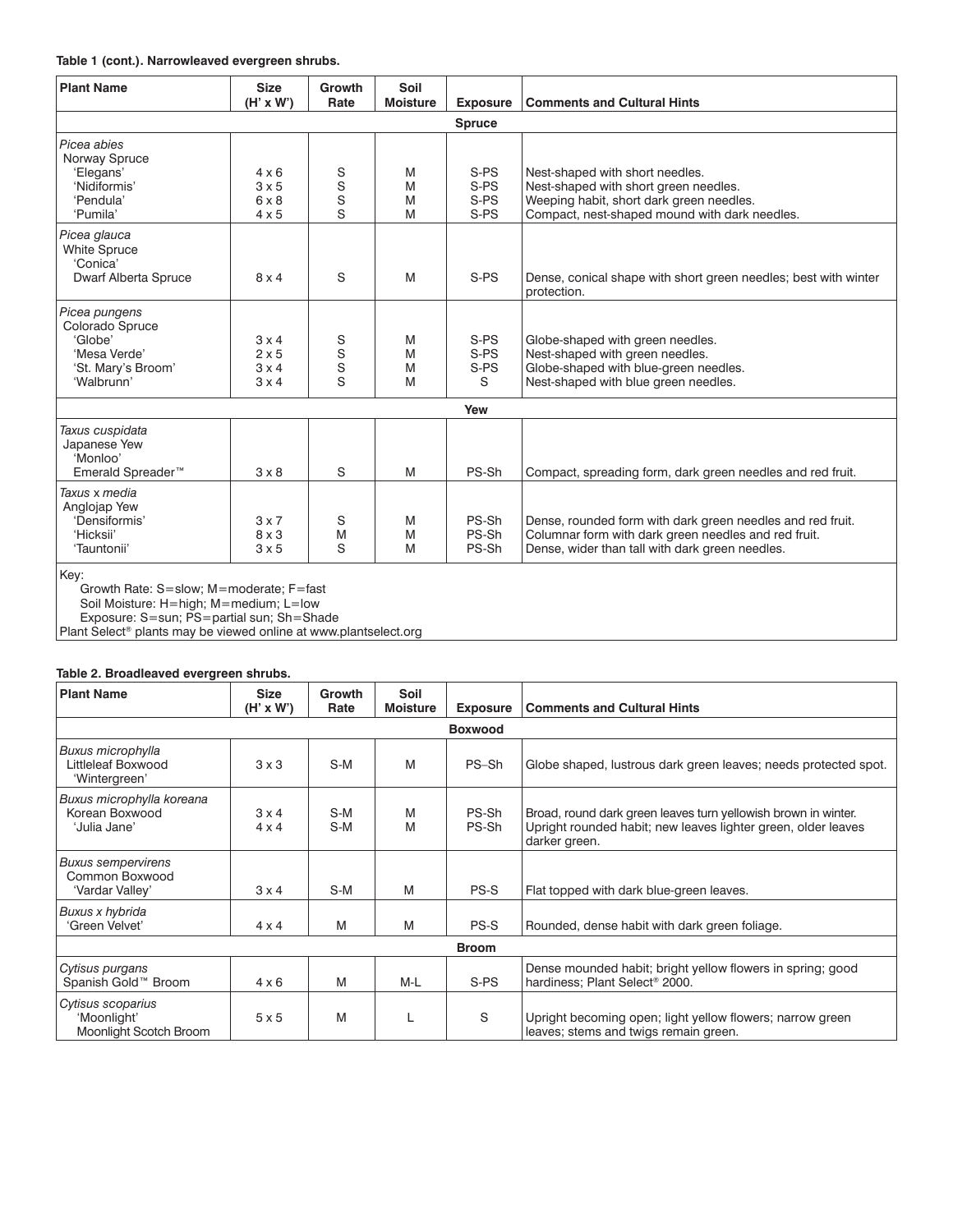#### **Table 2 (cont.). Broadleaved evergreen shrubs.**

| <b>Plant Name</b>                                                        | <b>Size</b><br>$(H' \times W')$ | <b>Growth</b><br>Rate | Soil<br><b>Moisture</b> | <b>Exposure</b>          | <b>Comments and Cultural Hints</b>                                                                                                                                                 |  |  |  |
|--------------------------------------------------------------------------|---------------------------------|-----------------------|-------------------------|--------------------------|------------------------------------------------------------------------------------------------------------------------------------------------------------------------------------|--|--|--|
| Cytisus x<br>'Lena'<br>Lena Broom                                        | $3 \times 4$                    | M                     | Г                       | $\mathbb S$              | Upright becoming more open; yellow and red flowers; narrow<br>green leaves; stems and twigs remain green.                                                                          |  |  |  |
| Cotoneaster                                                              |                                 |                       |                         |                          |                                                                                                                                                                                    |  |  |  |
| Cotoneaster dammeri<br>'Coral Beauty'<br><b>Coral Beauty Cotoneaster</b> | $2 \times 6$                    | M                     | M                       | <b>PS</b>                | Wide spreading; glossy green leaves; semi-evergreen; white<br>flowers; red fruit; needs protected spot.                                                                            |  |  |  |
|                                                                          |                                 |                       |                         | <b>Euonymus</b>          |                                                                                                                                                                                    |  |  |  |
| Euonymus fortunei                                                        |                                 |                       |                         |                          |                                                                                                                                                                                    |  |  |  |
| 'Emerald Gaiety'                                                         | $3 \times 4$                    | M                     | M                       | PS-S                     | Mounded and spreading; green leaves with white margins and<br>pink tinge in winter; can climb.                                                                                     |  |  |  |
| 'Emerald 'n Gold'                                                        | $2 \times 4$                    | $S-M$                 | M                       | PS-Sh                    | Mounded and spreading; green leaves with gold margins and<br>pink tinge in winter; can climb.                                                                                      |  |  |  |
| 'Green Lane'                                                             | $3 \times 6$                    | $S-M$                 | M                       | PS-Sh                    | Mounded and spreading; glossy dark green leaves; pink fruit with<br>orange seed in late summer; can climb.                                                                         |  |  |  |
| 'Moonshadow'<br>'Sarcoxie'                                               | $2 \times 4$<br>6x6             | S-M<br>$M-F$          | M<br>M                  | PS-Sh<br>PS-Sh           | Spreads, yellow leaves with green irregular margins; can climb.<br>Upright spreading habit, glossy dark green leaves; creamy fruits<br>with orange seeds; can climb.               |  |  |  |
| Euonymus kiautschovicus<br>'Manhattan'<br><b>Manhattan Euonymus</b>      | $4 \times 6$                    | M-F                   | M                       | PS-Sh                    | Rounded, glossy dark green leaves; often winter burns in<br>exposed sites but recovers with new growth.                                                                            |  |  |  |
|                                                                          | <b>Holly</b>                    |                       |                         |                          |                                                                                                                                                                                    |  |  |  |
| llex x meserveae<br>'Blue Boy'                                           | 5x5                             | S                     | M                       | PS-Sh                    | Spreading habit with glossy, dark green spiny leaves; male, does                                                                                                                   |  |  |  |
| 'Blue Girl'                                                              | 5x5                             | S                     | M                       | PS-Sh                    | not set fruit; needs well amended soil in protected area.<br>Spreading habit with glossy, dark green spiny leaves; female, sets                                                    |  |  |  |
| Berri Magic Kids <sup>™</sup>                                            | 5x5                             | S                     | M                       | PS-Sh                    | bright red fruit if planted near male plant such as 'Blue Boy'.<br>'Blue Boy' and 'Blue Girl' potted in the same container.                                                        |  |  |  |
|                                                                          |                                 |                       |                         | <b>Manzanita</b>         |                                                                                                                                                                                    |  |  |  |
| Arctostophylos x                                                         | $1 \times 3 - 5$                | S                     | L-M                     | S-PS                     | Spreading habit, white-pink flowers followed by red fruit; needs                                                                                                                   |  |  |  |
| coloradensis<br>Panchito <sup>™</sup>                                    | $1 \times 2 - 3$                | S                     | L-M                     | S-PS                     | well drained soil; Plant Select <sup>®</sup> 2005.<br>Mounded habit, white flowers followed by red fruit; needs well<br>drained soil; Plant Select® 2006.                          |  |  |  |
| Arctostaphylos uva-ursi                                                  | $0.5 \times 5$                  | S                     | L-M                     | PS-Sh                    | Spreading habit; pink tinged red; flowers followed by red fruit;                                                                                                                   |  |  |  |
| Kinnikinnick, Bearberry<br>'Massachusetts'                               | $0.5 \times 5$                  | S                     | L-M                     | PS-Sh                    | prefers neutral to acidic well drained soils.<br>Spreading habit, pink-tinged flowers followed by red fruits; prefers<br>neutral to acidic well drained soils.                     |  |  |  |
|                                                                          |                                 |                       |                         | <b>Oregon Grapeholly</b> |                                                                                                                                                                                    |  |  |  |
| Mahonia aquifolium<br>Oregon Grapeholly<br>'Compactum'                   | 6x5                             | S-M                   | L-M                     | PS-Sh                    | Upright, spreading habit with blue-green, spiny, thick leaves that<br>turn purplish in winter; yellow flowers followed by blue-black,<br>grape-like fruit. Subject to winter burn. |  |  |  |
| <b>Compact Oregon Grapeholly</b>                                         | $3 \times 3$                    | S                     | L-M                     | PS-Sh                    | Dense, mounded habit, glossy, thick, spiny leaves turn maroon in<br>winter; flowers and fruit as above. Subject to winter burn.                                                    |  |  |  |
| Mahonia repens<br>Creeping Oregon<br>Grapeholly                          | $1 \times 3$                    | S                     | L-M                     | PS-Sh                    | Low, spreading ground cover; blue-green, spiny leaves turn<br>purplish in winter; flowers and fruit as above. Subject to winter<br>burn.                                           |  |  |  |
| Pyracantha                                                               |                                 |                       |                         |                          |                                                                                                                                                                                    |  |  |  |
| Pyracantha angustifolia<br>'Gnozam'                                      | 5x5                             | Μ                     | L-M                     | S-PS                     | Globe-shaped, dense habit with thorny branches; dark green,<br>narrow leaves; white flowers followed by orange persistent fruit.                                                   |  |  |  |
| Gnome <sup>®</sup> Pyracantha<br>'Monon'<br>Yukon Belle® Pyracantha      | $8 \times 6$                    | Μ                     | L-M                     | S-PS                     | Upright, spreading habit with thorny branches; dark green, narrow<br>leaves; white flowers, orange persistent fruit.                                                               |  |  |  |
| Pyracantha coccinea<br>'Lowboy'                                          | $3 \times 6$                    | M                     | L-M                     | S-PS                     | Lower, spreading habit with thorny branches; rich green foliage;<br>white flowers followed by orange persistent fruit.                                                             |  |  |  |
| Lowboy Pyracantha<br>'Wyattii'<br>Wyatt Pyracantha                       | $6 \times 6$                    | M                     | L-M                     | S-PS                     | Upright, spreading habit with thorny branches; oval dark green<br>leaves; white flowers followed by orange-red fruit.                                                              |  |  |  |